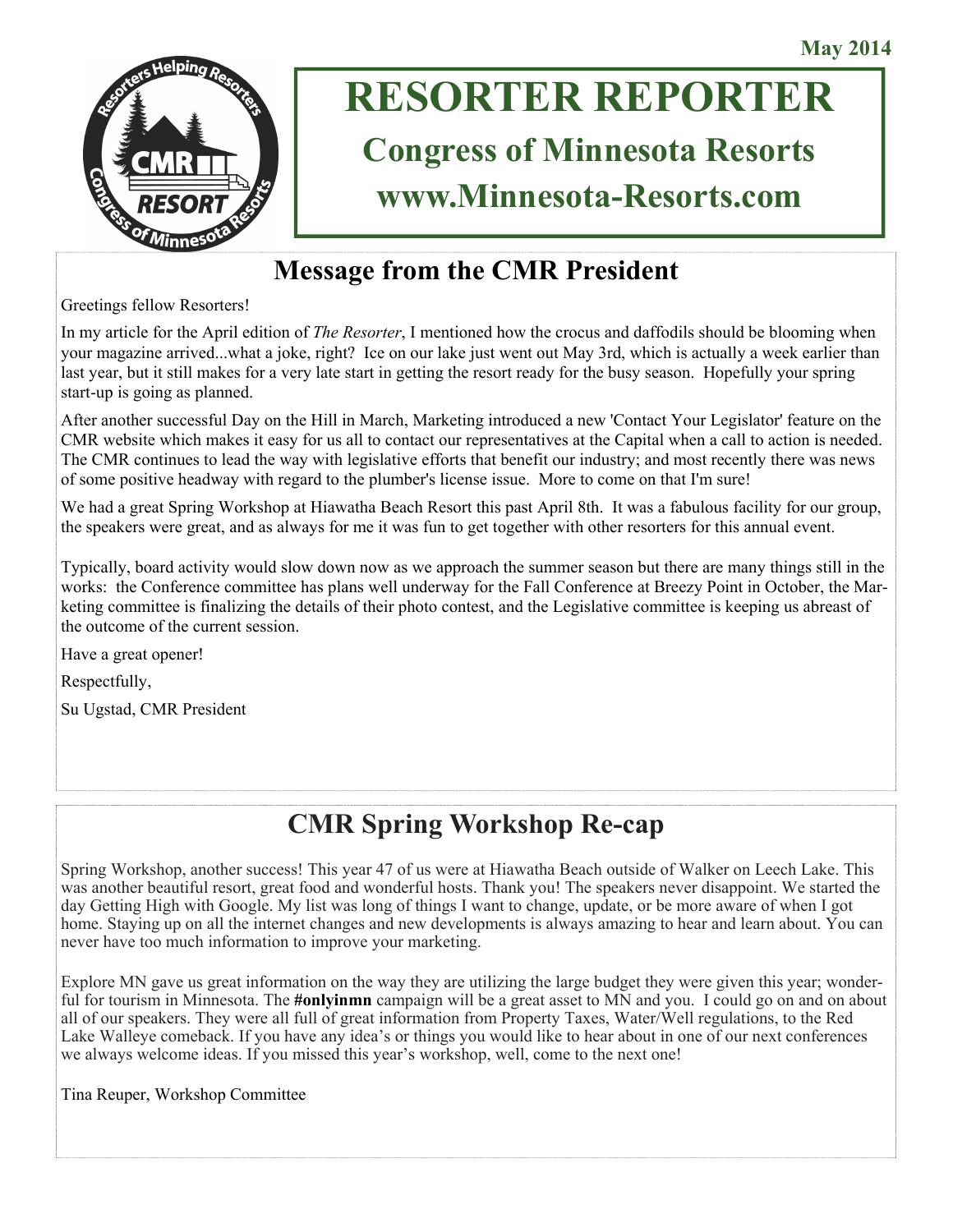# **Congratulations to the 2014 CMR Scholarships Recipients'**

The Congress of Minnesota Resorts (CMR) was established in 1984, with our theme of "Resorters Helping Resorters." One of our goals is to provide scholastic achievement within the resorting community. Scholarship moneys became available from the previously pledged \$1000 to the Minnesota Office of Tourism, Endowed Chair and in March of 1996 the CMR Scholarship Program was set in motion. With the addition of the Carol Kirchner Memorial Scholarship in 1999; and in 2012 with the addition of the Pine Insurance Scholarship, four \$500 scholarships are awarded each year. The scholarships are to be used for tuition and/or related fees by providing assistance to students in pursuit of their academic or vocational advancement.

Every year we have top quality applicants, all worthy of the awards. This year was no exception. The CMR Scholarship Committee and Board wish to extend our congratulations to the following recipients of 2014 Scholarship winners.

#### **CMR Scholarships**:

Calvin Bateman, son of Bob & Jennifer Bateman, Two Inlets Resort, Park Rapids, MN

Drew Pitt, son of Dana & Cindy Pitt, Bailey's Resort, Walker, MN

#### C**arol Kirchner Memorial Scholarship:**

Julie Schimerowski, daughter of Bob & Chris Schimerowski, Sunset Shores Resort, New London, MN

#### **Pine Insurance Scholarship:**

Courtney Senger, daughter of Tim & Karen Senger, Cedar Point Resort, Marcell, MN

The Congress of Minnesota Resorts wish to congratulate and wish you the best in your advanced educational pursuits.

### **Mark Your Calendars for the CMR Fall Conference**

Yo resorters! CMR Fall Conference is October 26-28 (Sun-Tues) at Breezy Point in Brainerd this year. Put it on your calendar — we already have several presentations lined up.

- Selling Yourself & the Idea of a Resort Vacation
- Using Google Analytics to Make Business Decisions
- Life After Resorting: You Prepared? IRA 101 (and a break-out session for Advanced Roundtable: stocks, bonds, estates, exchanges, etc.)
- Understanding the Generations
- Day on the Hill Update (lots of stuff happening right now! Plumber's licensing waiver; stopping Post-Labor Day School Start repeal, etc.)
- Explore MN
- Tons of crackerbarrels, hospitality room and meal time chat fests
- More details to come soon!

We are the contract of the contract of the contract of the contract of the contract of the contract of the contract of the contract of the contract of the contract of the contract of the contract of the contract of the con still searching for natural resources topics. Feel free to email me your suggestions, especially as we dive into the resort season and deal with all kinds of shoreland, lakes, woods, fisheries, gardening, composting, etc. issues. I would find speakers you have heard personally of particular interest! Send your ideas to [relax@crowwing.com](mailto:relax@crowwing.com) with our heartfelt thanks!

Kim Bowen, Crow Wing Crest Lodge (CMR Conference Committee)

# **Campground Advertising Opportunity through CMR**

Does your resort offer camping as well as lodging? Whether you have overnight or seasonal camping, you will want to take advantage of our newest advertising opportunity. On the CMR website we added a NEW Campground Search Feature!

Guests can search for campgrounds and/or cabins. It is just another feature that we are offering our members. This additional marketing opportunity is only \$35 annually. Look in the winter edition of the *Resorter Magazine* or on the website [www.Minnesota-Resorts.com](mailto:www.Minnesota-Resorts.com) for more details and the application form.

CMR Marketing & Website Committee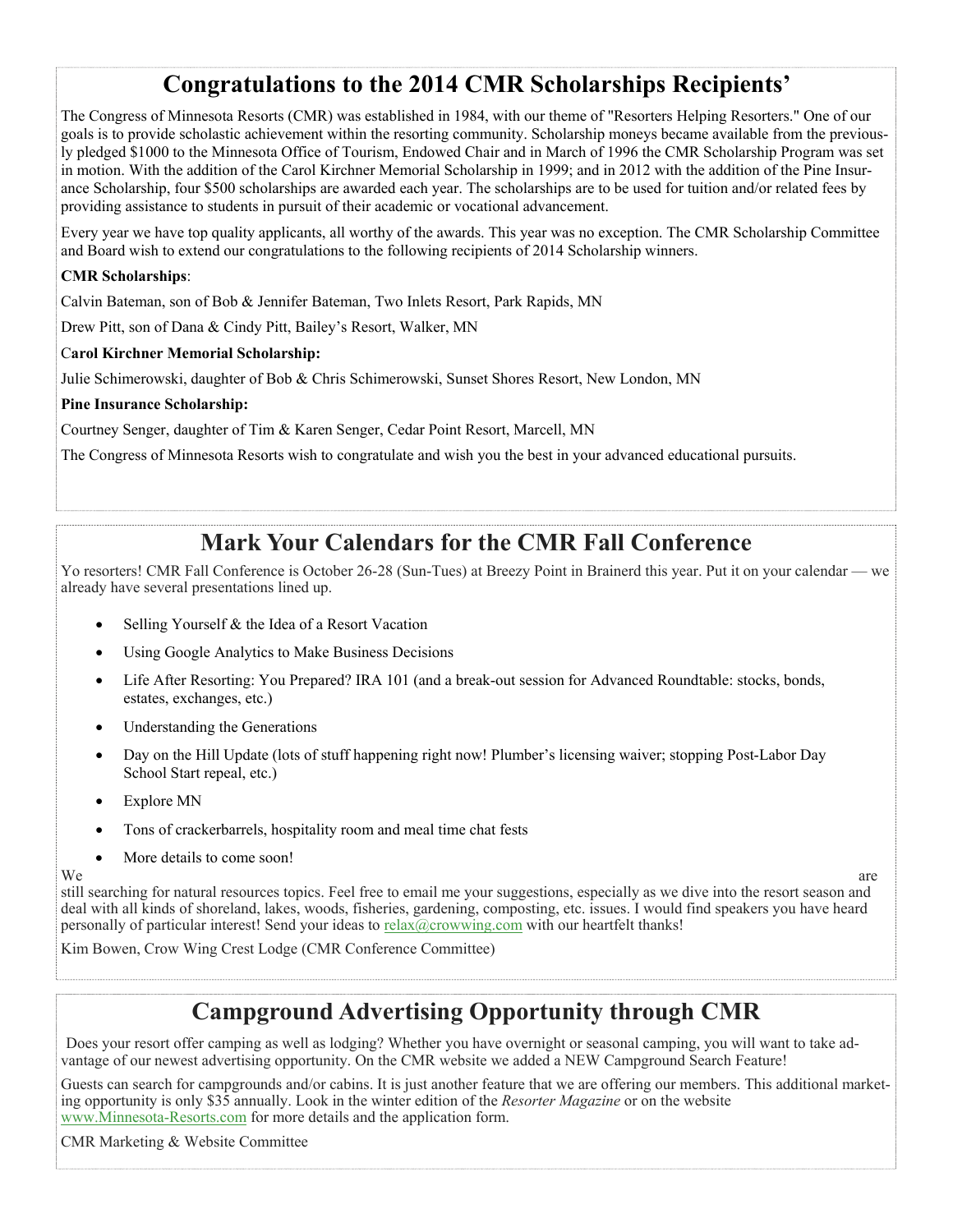### **About the CMR Photo Contest**

We are in the process of updating our photo gallery on the Minnesota-Resorts website and are looking for great pictures that capture the feel of a Minnesota resort vacation experience. We are specifically in need of photos that show the physical resort/cabins and grounds while trying to keep it generic without specific resort's signage. We invite you, as well as your guests, to participate. All you have to do is go to our website (Minnesota-Resorts.com) for start date and instructions on how to submit the photos.

**Prizes:**

**Resort Owners: cash prizes***1st place \$75, 2nd place \$50, 3rd place \$25*

 **Resort Guests: certificates to use toward their 2015 stay at their favorite resort***1st place \$75, 2nd place \$50, 3rd place \$25*

You can download a sample pamphlet to hand out to guests at your resort or you can create your own.

Contest runs through September 15th, 2014..

Up to 4 submissions allowed per resort owner or guest. CMR Website Committee

# **New Members & New Owners**

New Members:

Daniel & Karen Sweeney, Pine Ridge Resort of Akeley, 24955 Heartwood Trail, Akeley, MN 56433 Phone: 218-652-6704 Email: [pineridgeofakeley@arvig.net](mailto:pineridgeofakeley@arvig.net) Website: [www.pineridgeresortofakeley.com](mailto:www.pineridgeresortofakeley.com)

New Owners:

Ray Guthrie & Carolyn Jones, Tepee-Tonka Resort, 20326 Tepee Hill LN NE, Hines, MN 56647 Phone: 218-835-4862 Email: [tepeetonka@yahoo.com](mailto:tepeetonka@yahoo.com) Website: [www.minnesota-resort.com](mailto:www.minnesota-resort.com)

### **NOMINATING RESORTERS FOR THE 2014 RESORTER'S OF THE YEAR AWARD SEPTEMBER 1, 2014 DEADLINE**

The Congress of Minnesota Resorts selects, through nomination by its members, one resort and resort owner that has shown a dedication to the improvement of the Minnesota Resort Industry by adopting and carrying out business policies and practices that reflect a personal pride in the industry as a whole. They also live up to the organization's motto of "Resorters Helping Resorters" by involvement in community activities and by displaying a willingness to help other resort owners to successfully operate Minnesota resorts.

You can go to the CMR website www.Minnesota-Resorts.com, scroll to the bottom of the home page and click on Membership. Then, by using your User Name & Password you will get into the Members Only sections and click on Applications then print a copy of Resorter of the Year Nomination form. Mail the completed form to: Congress of Minnesota Resorts, PO Box 358, New London, MN 56273-0358. If you need further assistance please contact Vicky by emailing: [CMR@Minnesota-Resorts.com](mailto:CMR@Minnesota-Resorts.com) or call 320- 212-5107.

| <b>CMR CALENDAR OF EVENTS</b> |                                                                    |  |
|-------------------------------|--------------------------------------------------------------------|--|
| Sept. 1, 2014                 | Resorter of the Year Nominations due in CMR Office                 |  |
| Sept. 1, 2014                 | 2014-2015 Membership dues are due                                  |  |
| Sept., 2014                   | CMR Fall Resort Tour, date & area to be announced at a later date. |  |
| Oct. 26-28, 2014              | CMR Fall Conference, Breezy Point                                  |  |
| Oct. 27, 2014                 | CMR Vendor Expo, Breezy Point                                      |  |